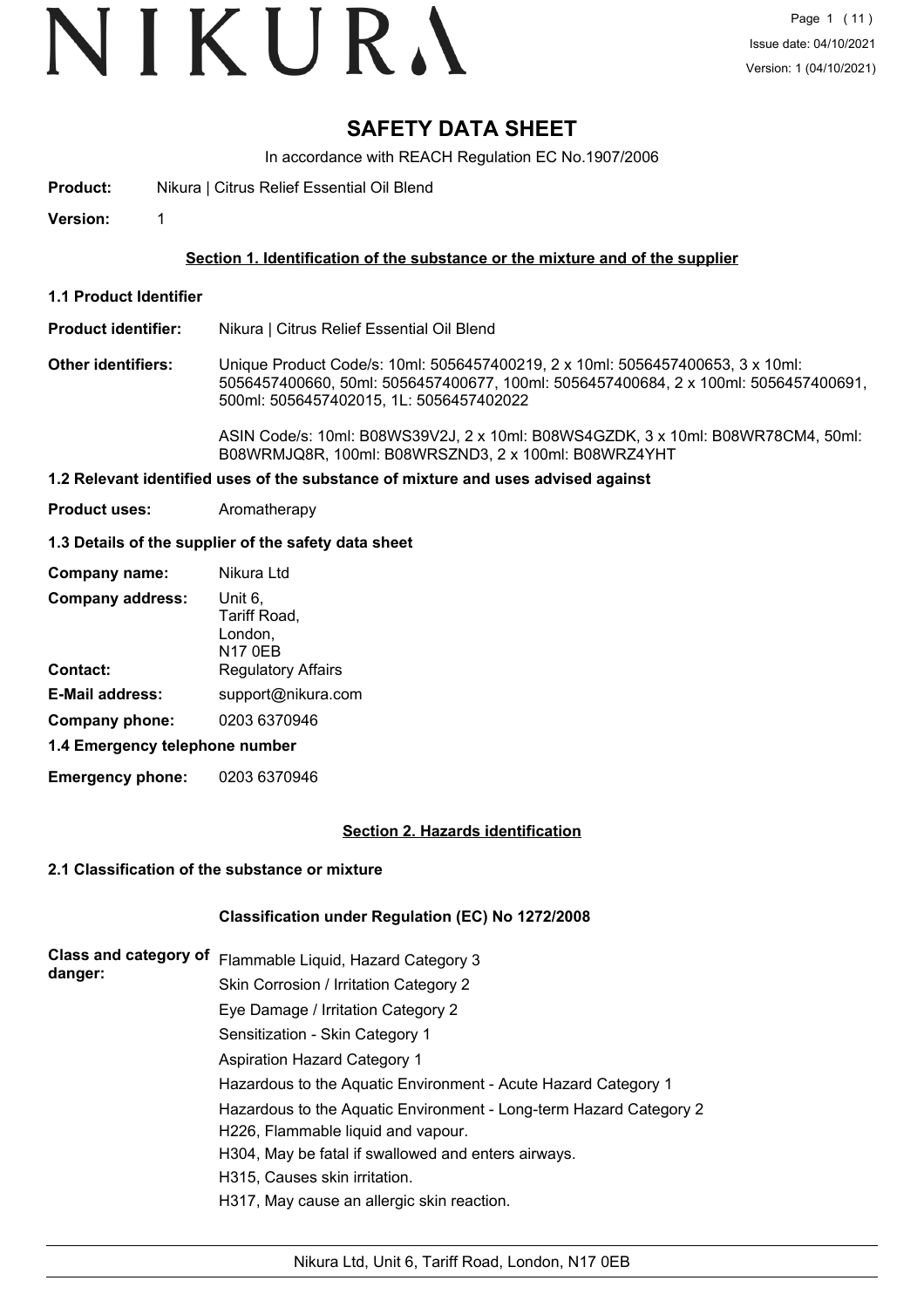# **SAFETY DATA SHEET**

In accordance with REACH Regulation EC No.1907/2006

| <b>Product:</b>                     |   | Nikura   Citrus Relief Essential Oil Blend                                                                                                                                                                                                                                                                                                                                                                                                                                                                                                                                                                                                                                                                                                                                                                                                                                                                                                                                                                                                                                                                                                                                                                                                                                                                                                                                                                                                                                                                 |
|-------------------------------------|---|------------------------------------------------------------------------------------------------------------------------------------------------------------------------------------------------------------------------------------------------------------------------------------------------------------------------------------------------------------------------------------------------------------------------------------------------------------------------------------------------------------------------------------------------------------------------------------------------------------------------------------------------------------------------------------------------------------------------------------------------------------------------------------------------------------------------------------------------------------------------------------------------------------------------------------------------------------------------------------------------------------------------------------------------------------------------------------------------------------------------------------------------------------------------------------------------------------------------------------------------------------------------------------------------------------------------------------------------------------------------------------------------------------------------------------------------------------------------------------------------------------|
| <b>Version:</b>                     | 1 |                                                                                                                                                                                                                                                                                                                                                                                                                                                                                                                                                                                                                                                                                                                                                                                                                                                                                                                                                                                                                                                                                                                                                                                                                                                                                                                                                                                                                                                                                                            |
| danger:                             |   | Class and category of H319, Causes serious eye irritation.<br>H400, Very toxic to aquatic life.<br>H411, Toxic to aquatic life with long lasting effects.                                                                                                                                                                                                                                                                                                                                                                                                                                                                                                                                                                                                                                                                                                                                                                                                                                                                                                                                                                                                                                                                                                                                                                                                                                                                                                                                                  |
| 2.2 Label elements                  |   |                                                                                                                                                                                                                                                                                                                                                                                                                                                                                                                                                                                                                                                                                                                                                                                                                                                                                                                                                                                                                                                                                                                                                                                                                                                                                                                                                                                                                                                                                                            |
|                                     |   | Classification under Regulation (EC) No 1272/2008                                                                                                                                                                                                                                                                                                                                                                                                                                                                                                                                                                                                                                                                                                                                                                                                                                                                                                                                                                                                                                                                                                                                                                                                                                                                                                                                                                                                                                                          |
| Signal word:                        |   | Danger                                                                                                                                                                                                                                                                                                                                                                                                                                                                                                                                                                                                                                                                                                                                                                                                                                                                                                                                                                                                                                                                                                                                                                                                                                                                                                                                                                                                                                                                                                     |
| <b>Hazard statements:</b>           |   | H226, Flammable liquid and vapour.<br>H304, May be fatal if swallowed and enters airways.<br>H315, Causes skin irritation.<br>H317, May cause an allergic skin reaction.<br>H319, Causes serious eye irritation.<br>H400, Very toxic to aquatic life.<br>H411, Toxic to aquatic life with long lasting effects.                                                                                                                                                                                                                                                                                                                                                                                                                                                                                                                                                                                                                                                                                                                                                                                                                                                                                                                                                                                                                                                                                                                                                                                            |
| Supplemental<br>Information:        |   | EUH208, Contains Geranyl acetate, Linalool, Linalyl acetate, Neryl acetate, beta-<br>Caryophyllene, beta-Pinene, I-. B.-Bisabolene, I-Limonene. May produce an allergic reaction.                                                                                                                                                                                                                                                                                                                                                                                                                                                                                                                                                                                                                                                                                                                                                                                                                                                                                                                                                                                                                                                                                                                                                                                                                                                                                                                          |
| <b>Precautionary</b><br>statements: |   | P210, Keep away from heat, sparks, open flames and hot surfaces. - No smoking.<br>P233, Keep container tightly closed.<br>P240, Ground/bond container and receiving equipment.<br>P241, Use explosion-proof electrical, ventilating and lighting equipment.<br>P242, Use only non-sparking tools.<br>P243, Take precautionary measures against static discharge.<br>P261, Avoid breathing vapour or dust.<br>P264, Wash hands and other contacted skin thoroughly after handling.<br>P272, Contaminated work clothing should not be allowed out of the workplace.<br>P273, Avoid release to the environment.<br>P280, Wear protective gloves/eye protection/face protection.<br>P301/310, IF SWALLOWED: Immediately call a POISON CENTER or doctor/physician.<br>P303/361/353, IF ON SKIN (or hair): Remove/take off immediately all contaminated clothing.<br>Rinse skin with water/shower.<br>P305/351/338, IF IN EYES: Rinse cautiously with water for several minutes. Remove contact<br>lenses, if present and easy to do. Continue rinsing.<br>P331, Do not induce vomiting.<br>P333/313, If skin irritation or rash occurs: Get medical advice/attention.<br>P337/313, If eye irritation persists: Get medical advice/attention.<br>P362, Take off contaminated clothing and wash before reuse.<br>P370/378, In case of fire: Use carbon dioxide, dry chemical, foam for extinction.<br>P391, Collect spillage.<br>P403/235, Store in a well-ventilated place. Keep cool.<br>P405, Store locked up. |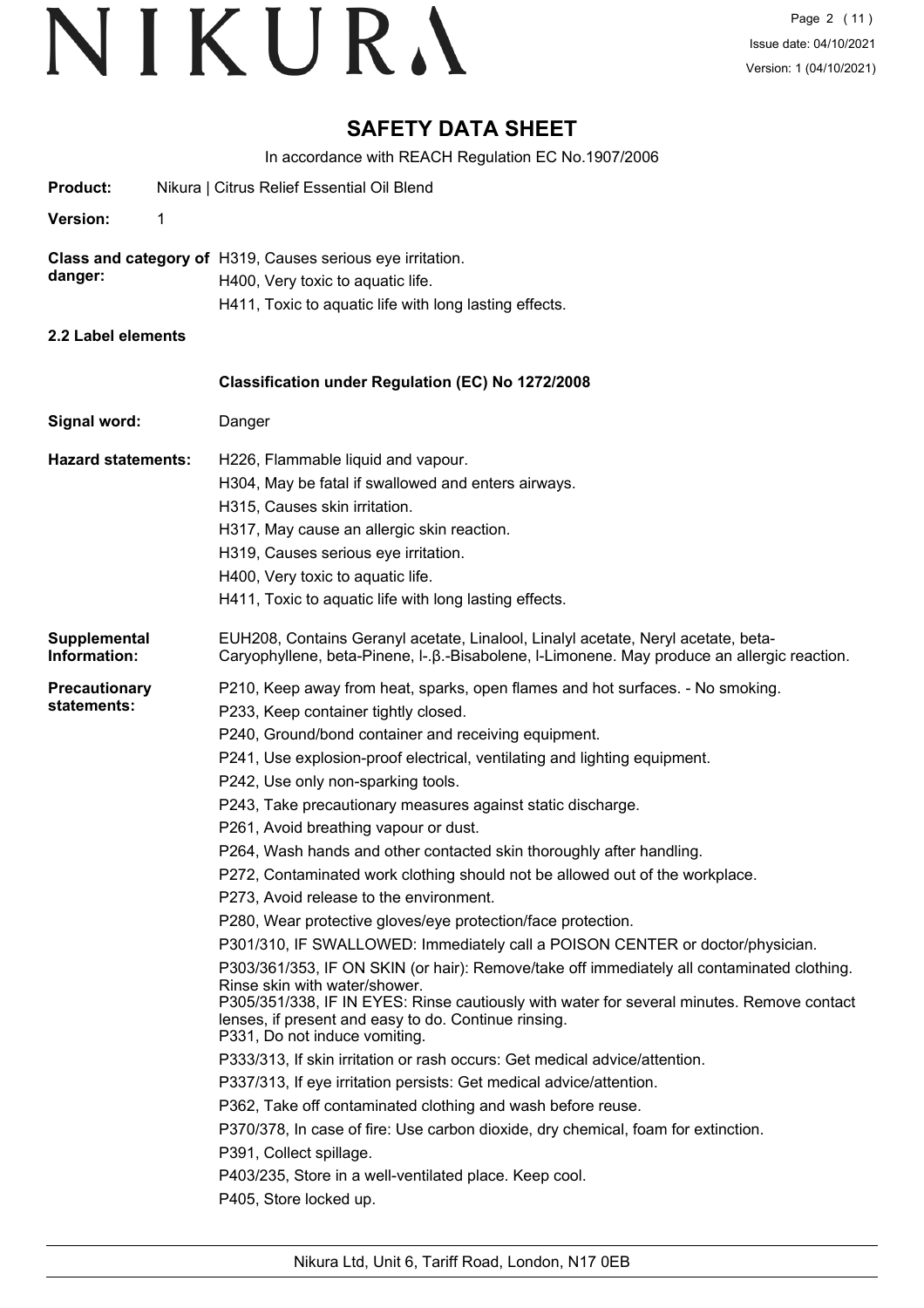# VIKURA

## **SAFETY DATA SHEET**

In accordance with REACH Regulation EC No.1907/2006



## **Section 3. Composition / information on ingredients**

#### **3.2 Mixtures**

#### **Contains:**

| <b>Name</b>     | <b>CAS</b> | <b>EC</b> | <b>REACH Registration</b><br>No. | $\%$       | <b>Classification for</b><br>(CLP) 1272/2008                                                                                                             |
|-----------------|------------|-----------|----------------------------------|------------|----------------------------------------------------------------------------------------------------------------------------------------------------------|
| ld-Limonene     | 5989-27-5  | 227-813-5 |                                  | 20-<50%    | Flam. Liq. 3-Skin Irrit.<br>2-Skin Sens. 1B-Asp.<br>Tox 1-Aquatic Acute 1-<br>Aquatic Chronic 3;<br>H226-H304-H315-<br>H317-H400-H412.-                  |
| alpha-Pinene    | 80-56-8    | 201-291-9 |                                  | $10 - 20%$ | Flam. Lig. 3-Acute Tox.<br>4-Skin Irrit. 2-Skin<br>Sens. 1B-Asp. Tox 1-<br>Aquatic Acute 1-<br>Aquatic Chronic 1;<br>H226-H302-H304-<br>H315-H317-H410,- |
| alpha-Terpineol | 98-55-5    | 202-680-6 |                                  | 10-<20%    | Skin Irrit. 2-Eye Irrit. 2;<br>H315-H319.-                                                                                                               |
| Idelta-3-Carene | 13466-78-9 | 236-719-3 |                                  | $1 - 5%$   | Flam. Liq. 3-Acute Tox.<br>4-Skin Irrit, 2-Skin<br>Sens. 1-Asp. Tox 1-<br>Aquatic Chronic 2;<br>H226-H304-H315-<br>H317-H332-H411,-                      |
| gamma-Terpineol | 586-81-2   |           |                                  | $1 - 5%$   | Skin Irrit. 2-Eye Irrit. 2;<br>H315-H319.-                                                                                                               |
| Terpinen-4-ol   | 562-74-3   | 209-235-5 |                                  | $1 - 5%$   | Acute Tox, 4-Acute<br>Tox. 4-Skin Irrit. 2-<br>STOT SE 3;H302-<br>H315-H332-H336.-                                                                       |
| <b>Myrcene</b>  | 123-35-3   | 204-622-5 |                                  | $1 - 5%$   | Flam. Lig. 3-Skin Irrit.<br>2-Eye Irrit. 2-Asp. Tox<br>1-Aquatic Acute 1-<br>Aquatic Chronic 2;<br>H226-H304-H315-<br>H319-H400-H411,-                   |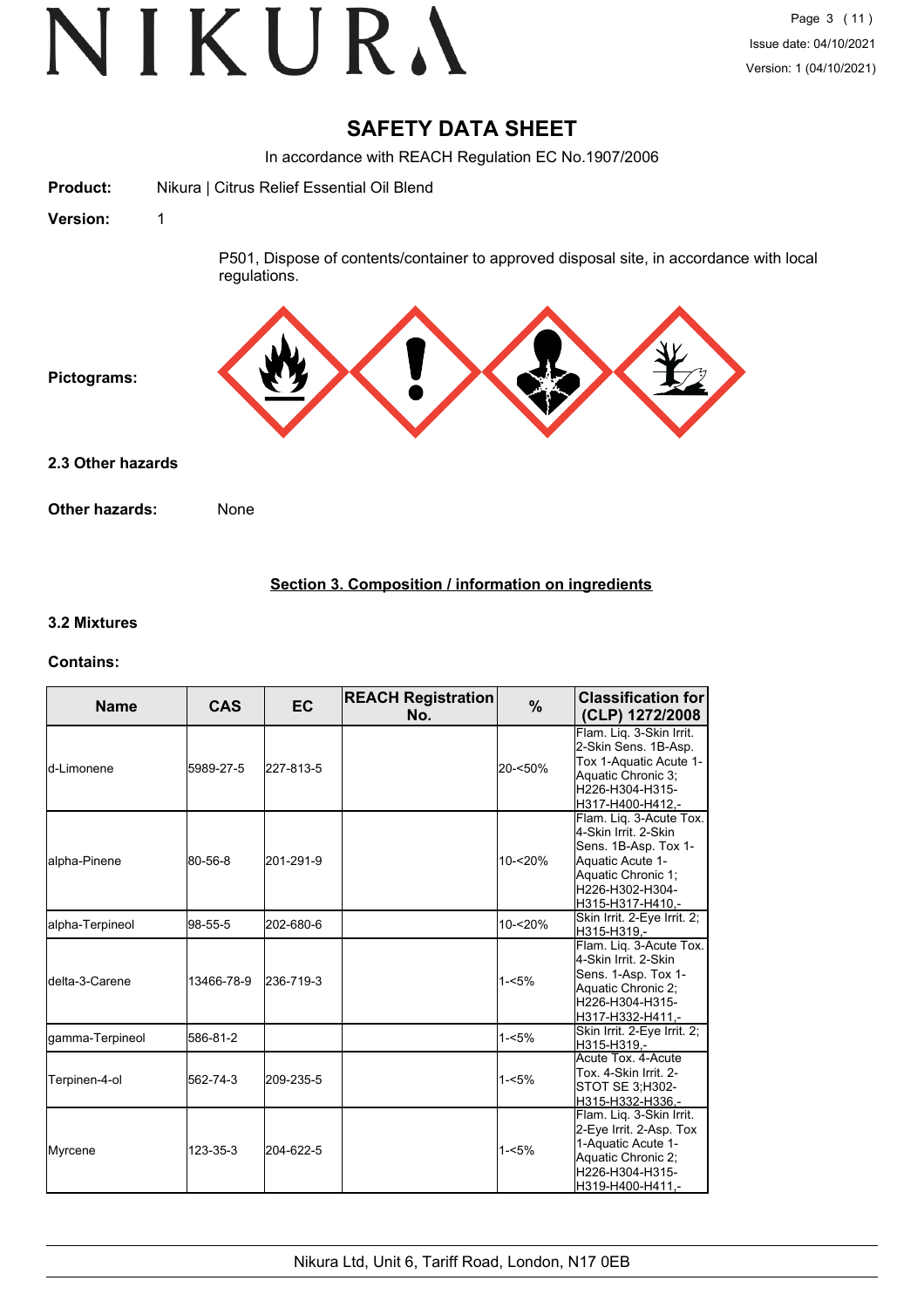## **SAFETY DATA SHEET**

In accordance with REACH Regulation EC No.1907/2006

**Product:** Nikura | Citrus Relief Essential Oil Blend

#### **Version:** 1

| Terpinolene                 | 586-62-9  | 209-578-0 | 1-<5%       | Flam. Liq. 3-Skin Sens.<br>1B-Asp. Tox 1-Aquatic<br>Acute 1-Aquatic<br>Chronic 1; H226-H304-<br>H317-H410.-                             |
|-----------------------------|-----------|-----------|-------------|-----------------------------------------------------------------------------------------------------------------------------------------|
| Terpineol                   | 8000-41-7 | 232-268-1 | $1 - 5%$    | Skin Irrit. 2-Eye Irrit. 2,<br>H315-H319,-                                                                                              |
| p-Menth-8-en-1-ol           | 138-87-4  | 205-342-6 | 1-<5%       | Skin Irrit. 2-Eye Irrit. 2:<br>H315-H319,-                                                                                              |
| l-.β.-Bisabolene            | 495-61-4  |           | $0.1 - 1\%$ | Acute Tox. 4-Skin Irrit.<br>2-Skin Sens. 1B-Asp.<br>Tox 1-Aquatic Chronic<br>2:H304-H315-H317-<br>H332-H411,-                           |
| beta-Caryophyllene          | 87-44-5   | 201-746-1 | $0.1 - 1\%$ | Skin Sens. 1B-Asp.<br>Tox 1-Aquatic Chronic<br>4;H304-H317-H413,-                                                                       |
| <b>I</b> I-Limonene         | 5989-54-8 | 227-815-6 | $0.1 - 1\%$ | Flam. Lig. 3-Skin Irrit.<br>2-Skin Sens. 1B-Asp.<br>Tox 1-Aquatic Acute 1-<br>Aquatic Chronic 3:<br>H226-H304-H315-<br>H317-H400-H412,- |
| <b>I</b> beta-Pinene        | 127-91-3  | 204-872-5 | $0.1 - 1\%$ | Flam. Lig. 3-Skin Irrit.<br>2-Skin Sens. 1B-Asp.<br>Tox 1-Aquatic Acute 1-<br>Aquatic Chronic 1;<br>H226-H304-H315-<br>H317-H410,-      |
| lp-Mentha-1,4-diene         | 99-85-4   | 202-794-6 | $0.1 - 1\%$ | Flam. Liq. 3-Repr. 2-<br>Asp. Tox 1;H226-H304-<br>H361,-                                                                                |
| Linalool                    | 78-70-6   | 201-134-4 | $0.1 - 1\%$ | Skin Irrit. 2-Eye Irrit. 2-<br>Skin Sens. 1B;H315-<br>H317-H319,-                                                                       |
| p-Cymene                    | 99-87-6   | 202-796-7 | $0.1 - 1\%$ | Flam. Liq. 3-Repr. 2-<br>Asp. Tox 1-Aquatic<br>Chronic 2;H226-H304-<br>H361-H411,-                                                      |
| Linalyl acetate             | 115-95-7  | 204-116-4 | $0.1 - 1\%$ | Skin Irrit. 2-Skin Sens.<br>1B;H315-H317,-                                                                                              |
| <b>I</b> trans beta-Ocimene | 3779-61-1 |           | $0.1 - 1\%$ | Skin Irrit. 2-Aquatic<br>Acute 1-Aquatic<br>Chronic 2; H315-H400-<br>$H411. -$                                                          |
| Neryl acetate               | 141-12-8  | 205-459-2 | $0.1 - 1\%$ | Skin Sens. 1B;H317,-                                                                                                                    |
| Geranyl acetate             | 105-87-3  | 203-341-5 | $0.1 - 1\%$ | Skin Irrit. 2-Skin Sens.<br>1B-Aquatic Chronic 3;<br>H315-H317-H412,-                                                                   |
| alpha-Cedrene               | 469-61-4  | 207-418-4 | $< 0.1\%$   | Asp. Tox 1-Aquatic<br>Acute 1-Aquatic<br>Chronic 1; H304-H410,-                                                                         |

#### **Substances with Community workplace exposure limits:**

Not Applicable

## **Substances that are persistent, bioaccumulative and toxic or very persistent and very bioaccumulative, greater than 0.1%:**

Not Applicable

#### **Section 4. First-aid measures**

## **4.1 Description of first aid measures**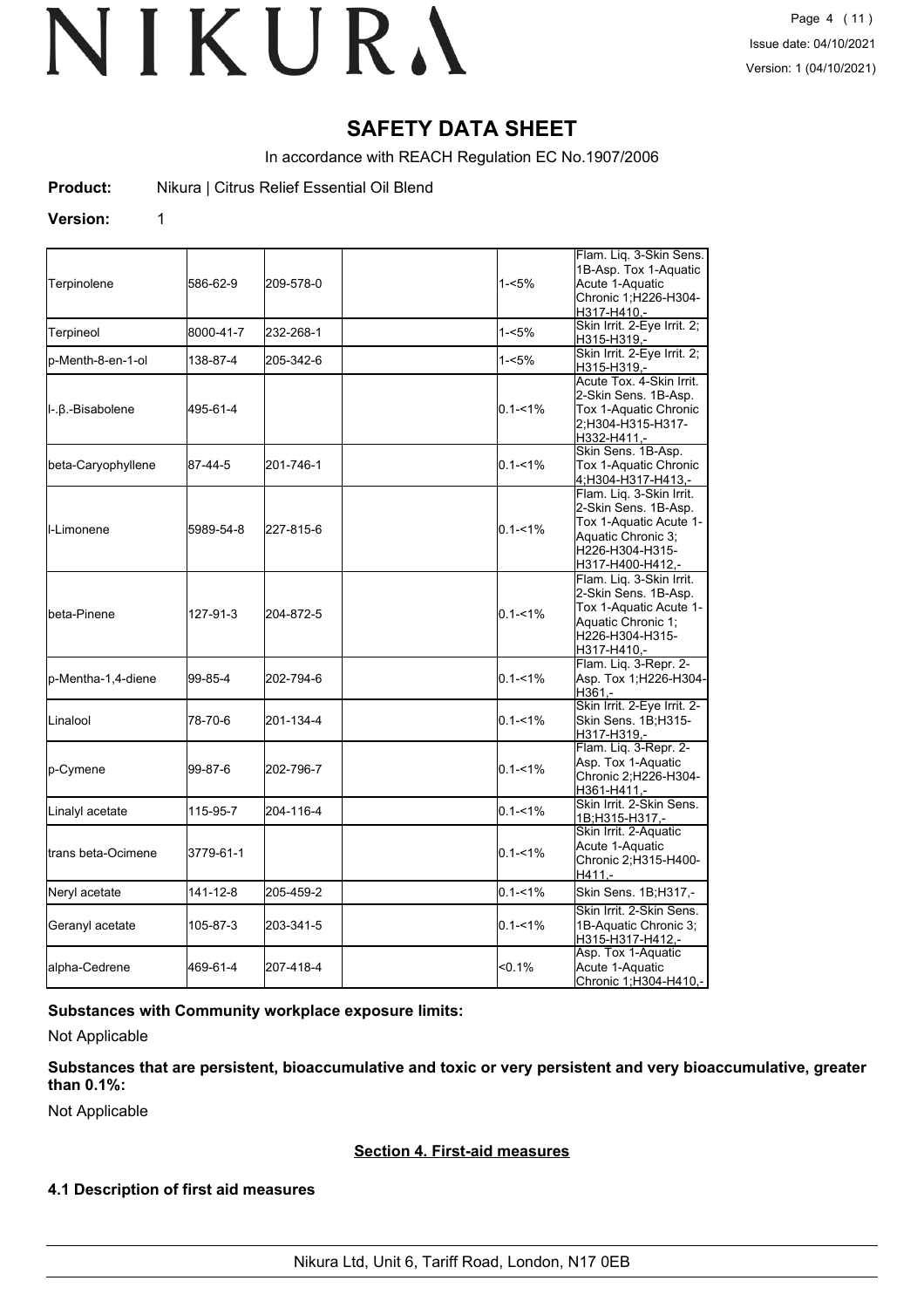# **SAFETY DATA SHEET**

In accordance with REACH Regulation EC No.1907/2006

| <b>Product:</b>       | Nikura   Citrus Relief Essential Oil Blend                                                                                          |  |  |
|-----------------------|-------------------------------------------------------------------------------------------------------------------------------------|--|--|
| Version:              |                                                                                                                                     |  |  |
| Inhalation:           | Remove from exposure site to fresh air, keep at rest, and obtain medical attention.                                                 |  |  |
| Eye exposure:         | IF IN EYES: Rinse cautiously with water for several minutes. Remove contact lenses, if present<br>and easy to do. Continue rinsing. |  |  |
| <b>Skin exposure:</b> | IF ON SKIN (or hair): Remove/take off immediately all contaminated clothing. Rinse skin with<br>water/shower.                       |  |  |
| Ingestion:            | IF SWALLOWED: Immediately call a POISON CENTER or doctor/physician.                                                                 |  |  |

### **4.2 Most important symptoms and effects, both acute and delayed**

May be fatal if swallowed and enters airways. Causes skin irritation.

May cause an allergic skin reaction.

Causes serious eye irritation.

## **4.3 Indication of any immediate medical attention and special treatment needed**

None expected, see Section 4.1 for further information.

## **SECTION 5: Firefighting measures**

#### **5.1 Extinguishing media**

Suitable media: Carbon dioxide, Dry chemical, Foam.

#### **5.2 Special hazards arising from the substance or mixture**

In case of fire, may be liberated: Carbon monoxide, Unidentified organic compounds.

#### **5.3 Advice for fire fighters:**

In case of insufficient ventilation, wear suitable respiratory equipment.

#### **Section 6. Accidental release measures**

#### **6.1 Personal precautions, protective equipment and emergency procedures:**

Avoid inhalation. Avoid contact with skin and eyes. See protective measures under Section 7 and 8.

#### **6.2 Environmental precautions:**

Keep away from drains, surface and ground water, and soil.

#### **6.3 Methods and material for containment and cleaning up:**

Remove ignition sources. Provide adequate ventilation. Avoid excessive inhalation of vapours. Contain spillage immediately by use of sand or inert powder. Dispose of according to local regulations.

### **6.4 Reference to other sections:**

Also refer to sections 8 and 13.

Nikura Ltd, Unit 6, Tariff Road, London, N17 0EB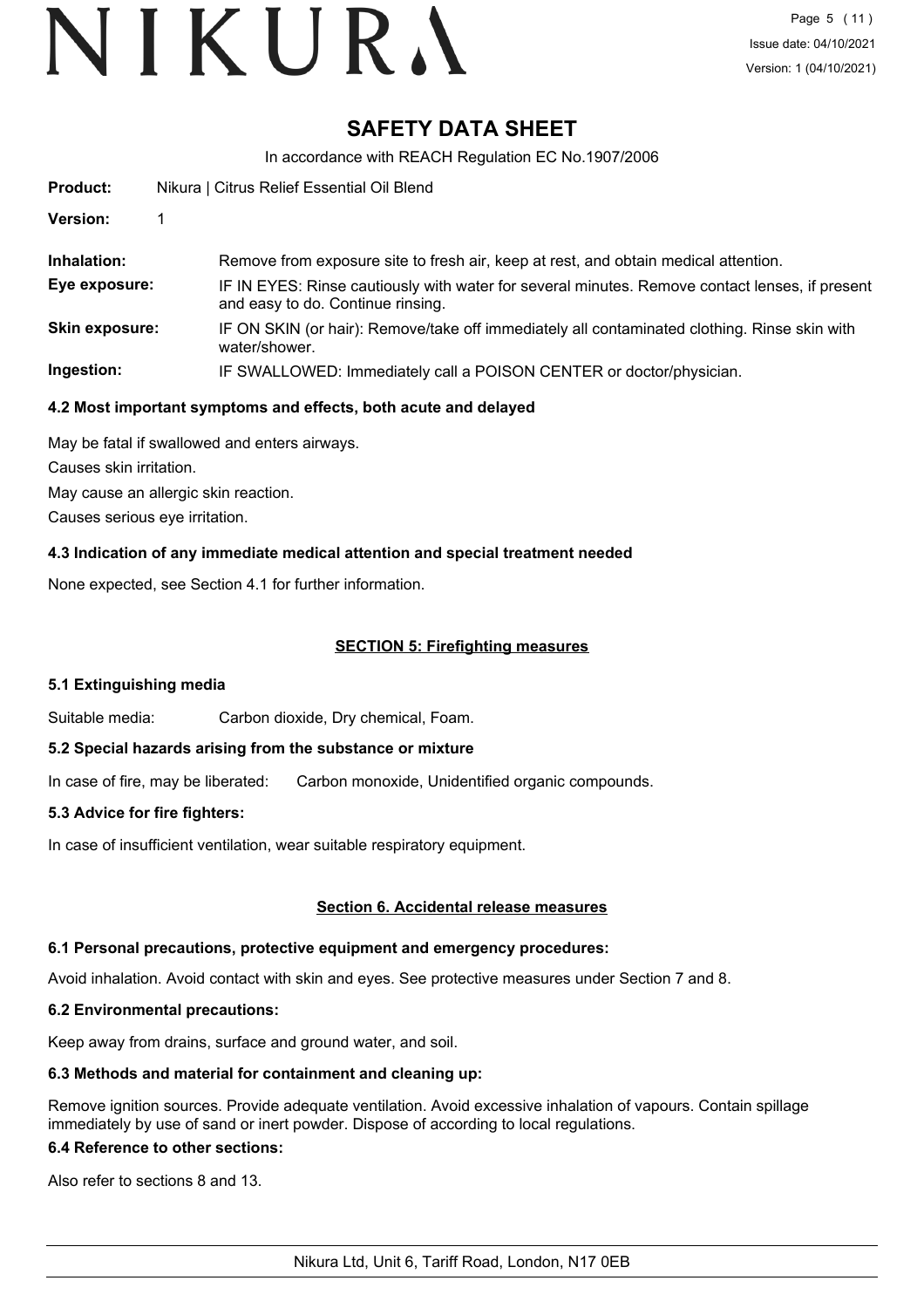# VIKURA

Page 6 (11) Issue date: 04/10/2021 Version: 1 (04/10/2021)

# **SAFETY DATA SHEET**

In accordance with REACH Regulation EC No.1907/2006

**Product:** Nikura | Citrus Relief Essential Oil Blend

**Version:** 1

## **Section 7. Handling and storage**

#### **7.1 Precautions for safe handling:**

Keep away from heat, sparks, open flames and hot surfaces. - No smoking.

### **7.2 Conditions for safe storage, including any incompatibilities:**

Ground/bond container and receiving equipment. Use only non-sparking tools. Take precautionary measures against static discharge.

### **7.3 Specific end use(s):**

Aromatherapy: Use in accordance with good manufacturing and industrial hygiene practices.

### **Section 8. Exposure controls/personal protection**

#### **8.1 Control parameters**

Workplace exposure limits: Not Applicable

#### **8.2 Exposure Controls**

#### **Eye / Skin Protection**

Wear protective gloves/eye protection/face protection

#### **Respiratory Protection**

Under normal conditions of use and where adequate ventilation is available to prevent build up of excessive vapour, this material should not require special engineering controls. However, in conditions of high or prolonged use, or high temperature or other conditions which increase exposure, the following engineering controls can be used to minimise exposure to personnel: a) Increase ventilation of the area with local exhaust ventilation. b) Personnel can use an approved, appropriately fitted respirator with organic vapour cartridge or canisters and particulate filters. c) Use closed systems for transferring and processing this material.

Also refer to Sections 2 and 7.

## **Section 9. Physical and chemical properties**

#### **9.1 Information on basic physical and chemical properties**

| <b>Appearance:</b>              | Not determined |
|---------------------------------|----------------|
| Odour:                          | Not determined |
| <b>Odour threshold:</b>         | Not determined |
| pH:                             | Not determined |
| Melting point / freezing point: | Not determined |
| Initial boiling point / range:  | Not determined |
| <b>Flash point:</b>             | 36 °C          |
| <b>Evaporation rate:</b>        | Not determined |
| Flammability (solid, gas):      | Not determined |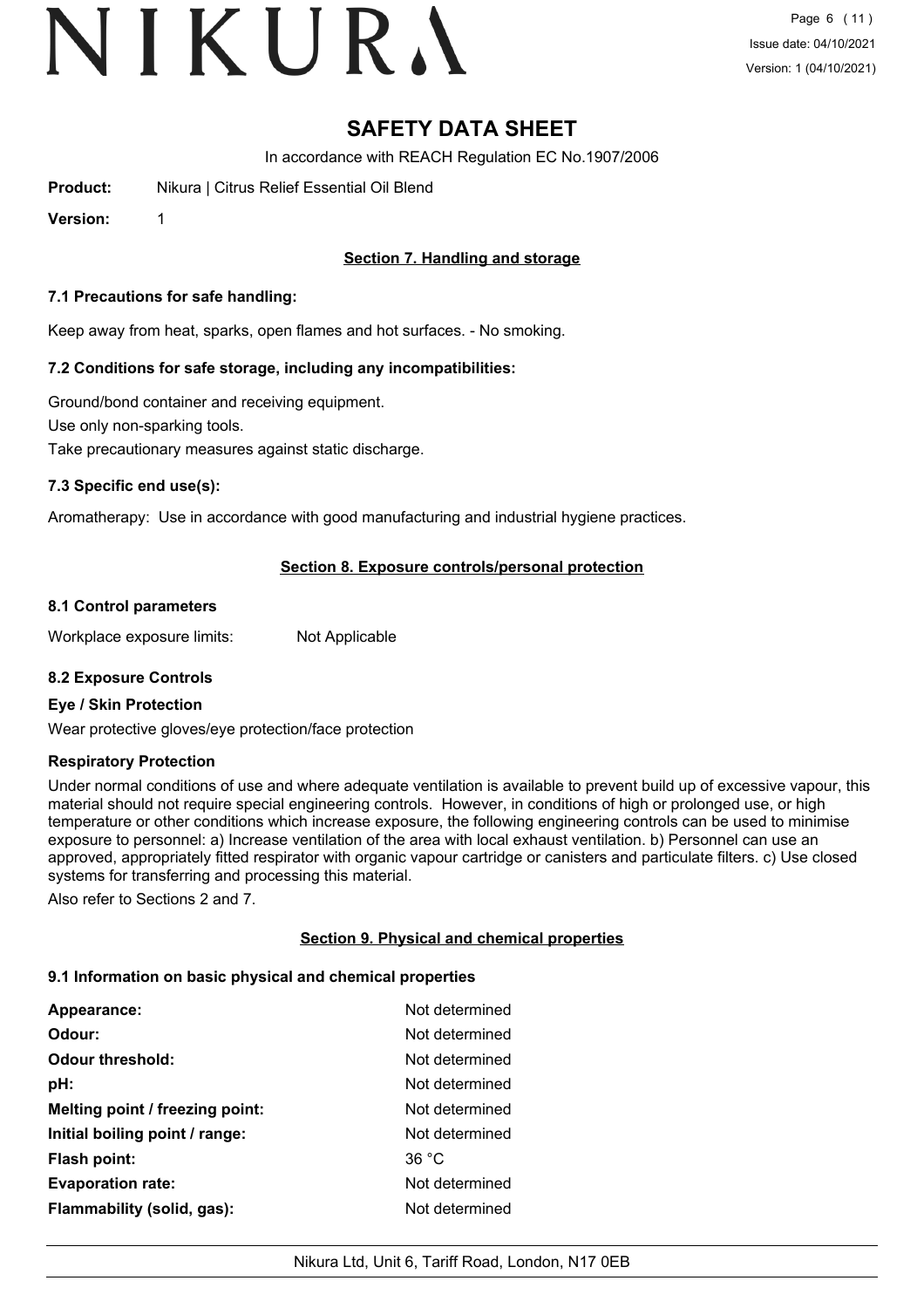Page 7 (11) Issue date: 04/10/2021 Version: 1 (04/10/2021)

# **SAFETY DATA SHEET**

In accordance with REACH Regulation EC No.1907/2006

**Version:** 1

| Upper/lower flammability or explosive limits: | Product does not present an explosion hazard |
|-----------------------------------------------|----------------------------------------------|
| Vapour pressure:                              | Not determined                               |
| Vapour density:                               | Not determined                               |
| <b>Relative density:</b>                      | Not determined                               |
| Solubility(ies):                              | Not determined                               |
| Partition coefficient: n-octanol/water:       | Not determined                               |
| Auto-ignition temperature:                    | Not determined                               |
| Decomposition temperature:                    | Not determined                               |
| <b>Viscosity:</b>                             | Not determined                               |
| <b>Explosive properties:</b>                  | Not expected                                 |
| <b>Oxidising properties:</b>                  | Not expected                                 |

**9.2 Other information:** None available

#### **Section 10. Stability and reactivity**

#### **10.1 Reactivity:**

Presents no significant reactivity hazard, by itself or in contact with water.

#### **10.2 Chemical stability:**

Good stability under normal storage conditions.

#### **10.3 Possibility of hazardous reactions:**

Not expected under normal conditions of use.

#### **10.4 Conditions to avoid:**

Avoid extreme heat.

### **10.5 Incompatible materials:**

Avoid contact with strong acids, alkalis or oxidising agents.

#### **10.6 Hazardous decomposition products:**

Not expected.

#### **Section 11. Toxicological information**

#### **11.1 Information on toxicological effects**

This mixture has not been tested as a whole for health effects. The health effects have been calculated using the methods outlined in Regulation (EC) No 1272/2008 (CLP).

| <b>Acute Toxicity:</b>            | Based on available data the classification criteria are not met. |
|-----------------------------------|------------------------------------------------------------------|
| <b>Acute Toxicity Oral</b>        | 2946                                                             |
| <b>Acute Toxicity Dermal</b>      | >5000                                                            |
| <b>Acute Toxicity Inhalation</b>  | Not Available                                                    |
| <b>Skin corrosion/irritation:</b> | Skin Corrosion / Irritation Category 2                           |
| Serious eye damage/irritation:    | Eye Damage / Irritation Category 2                               |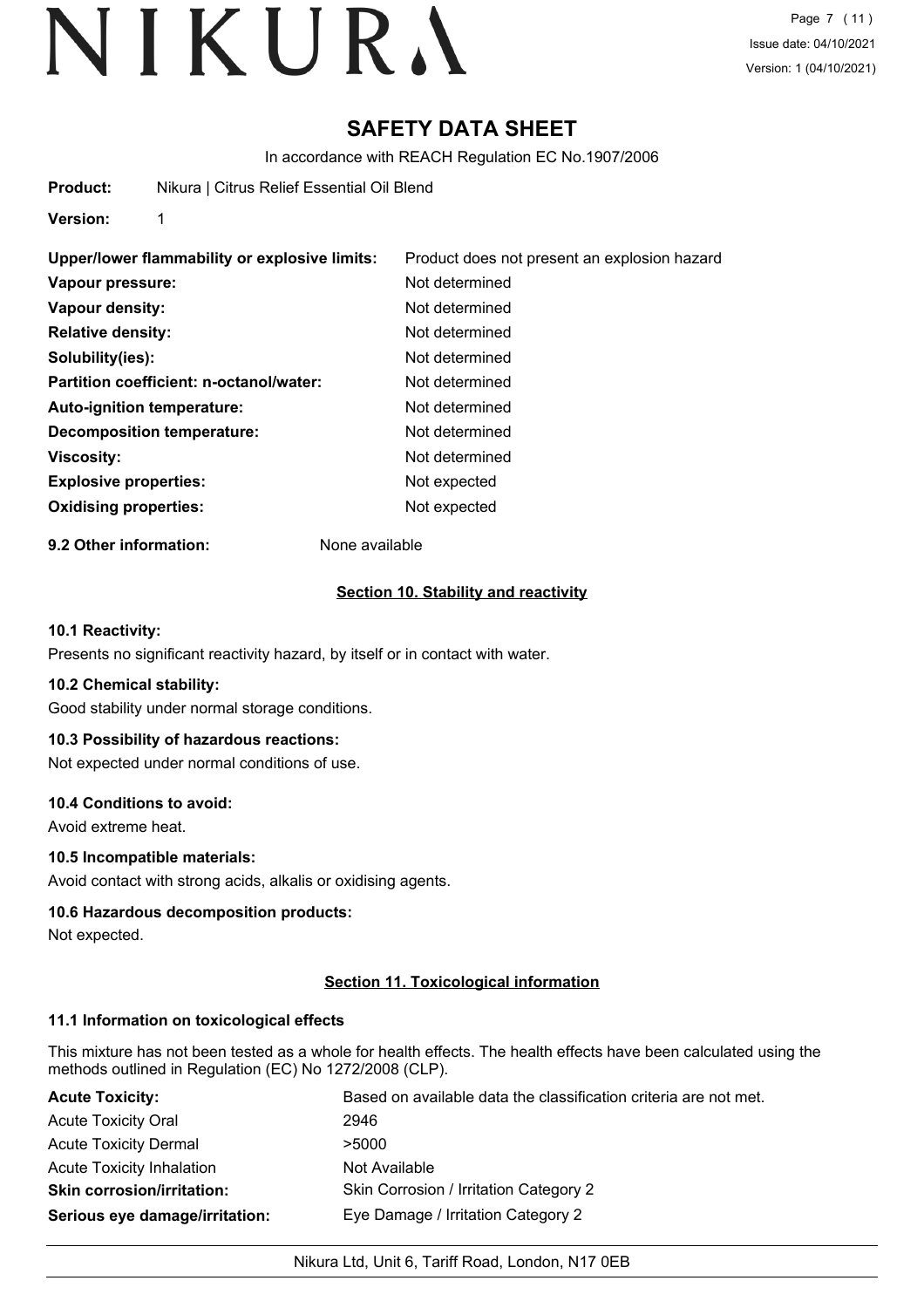# **SAFETY DATA SHEET**

In accordance with REACH Regulation EC No.1907/2006

**Product:** Nikura | Citrus Relief Essential Oil Blend

**Version:** 1

**Respiratory or skin sensitisation:** Sensitization - Skin Category 1 **Aspiration hazard:** Aspiration Hazard Category 1

**Germ cell mutagenicity:** Based on available data the classification criteria are not met. **Carcinogenicity:** Based on available data the classification criteria are not met. **Reproductive toxicity:** Based on available data the classification criteria are not met. **STOT-single exposure:** Based on available data the classification criteria are not met. **STOT-repeated exposure:** Based on available data the classification criteria are not met.

## **Information about hazardous ingredients in the mixture**

| Ingredient      | <b>CAS</b>       | EC                | LD50/ATE Oral | LD50/ATE<br><b>Dermal</b> | LC50/ATE<br><b>Inhalation</b> | <b>LC50</b><br><b>Route</b> |
|-----------------|------------------|-------------------|---------------|---------------------------|-------------------------------|-----------------------------|
| Terpinen-4-ol   | $ 562 - 74 - 3 $ | $ 209 - 235 - 5 $ | 1300          | 2500                      |                               | Not<br>available            |
| lalpha-Pinene   | $ 80 - 56 - 8 $  | $ 201 - 291 - 9 $ | 500           | Not available             | Not available                 | Not<br>available            |
| Idelta-3-Carene | 13466-78-9       | $ 236 - 719 - 3 $ | 4800          | Not available             | 11                            | Not<br>available            |

Refer to Sections 2 and 3 for additional information.

## **Section 12. Ecological information**

## **12.1 Toxicity:**

Very toxic to aquatic life.

| Toxic to aquatic life with long lasting effects. |               |  |  |
|--------------------------------------------------|---------------|--|--|
| 12.2 Persistence and degradability:              | Not available |  |  |
| 12.3 Bioaccumulative potential:                  | Not available |  |  |
| 12.4 Mobility in soil:                           | Not available |  |  |
| 12.5 Results of PBT and vPvB assessment:         |               |  |  |

This substance does not meet the PBT/vPvB criteria of REACH, annex XIII.

**12.6 Other adverse effects:** Not available

## **Section 13. Disposal considerations**

## **13.1 Waste treatment methods:**

Dispose of in accordance with local regulations. Avoid disposing into drainage systems and into the environment. Empty containers should be taken to an approved waste handling site for recycling or disposal.

## **Section 14. Transport information**

| UN1169                     |
|----------------------------|
| EXTRACTS, AROMATIC, LIQUID |
| 3                          |
| -                          |
| Ш                          |
|                            |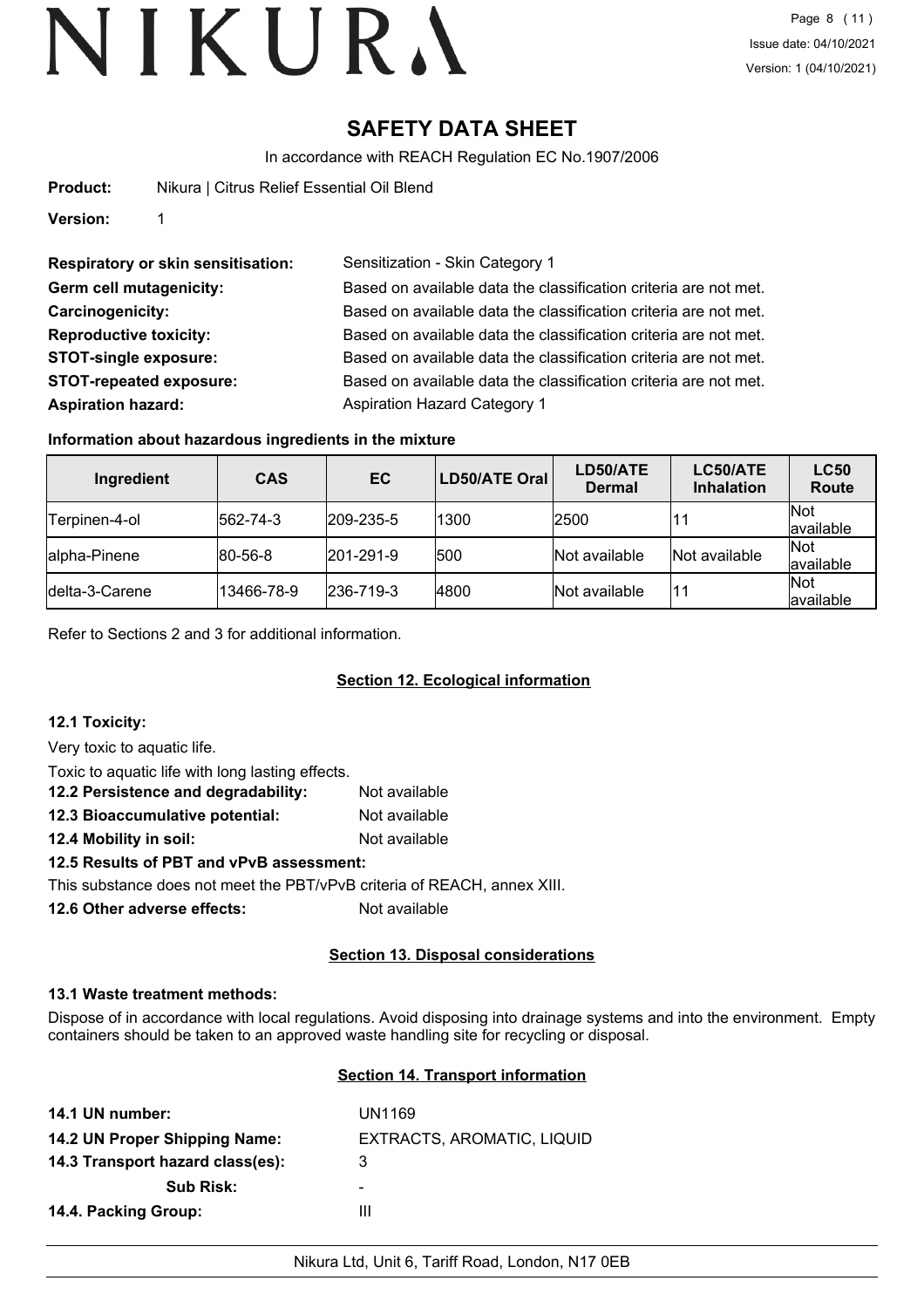# **SAFETY DATA SHEET**

In accordance with REACH Regulation EC No.1907/2006

**Product:** Nikura | Citrus Relief Essential Oil Blend

**Version:** 1

- **14.5 Environmental hazards:** This is an environmentally hazardous substance.
- **14.6 Special precautions for user:** None additional

**14.7 Transport in bulk according to Annex II of MARPOL73/78 and the IBC Code:**

Not applicable

### **Section 15. Regulatory information**

**15.1 Safety, health and environmental regulations/legislation specific for the substance or mixture** None additional

### **15.2 Chemical Safety Assessment**

A Chemical Safety Assessment has not been carried out for this product.

### **Section 16. Other information**

**Concentration % Limits:** EH A1=38.05% EH C2=14.64% EH C3=1.42% EH C4=35.76% SCI 2=11. 73% EDI 2=55.66% SS 1=2.13% AH 1=13.84% **Total Fractional Values:** EH A1=2.63 EH C2=6.83 EH C3=70.19 EH C4=2.80 SCI 2=8.52 EDI 2=1. 80 SS 1=46.96 AH 1=7.23

**Key to revisions:**

Not applicable

#### **Key to abbreviations:**

| Abbreviation      | <b>Meaning</b>                                                        |
|-------------------|-----------------------------------------------------------------------|
| Acute Tox. 4      | Acute Toxicity - Oral Category 4                                      |
| Acute Tox. 4      | Acute Toxicity - Inhalation Category 4                                |
| Aquatic Acute 1   | Hazardous to the Aquatic Environment - Acute Hazard Category 1        |
| Aquatic Chronic 1 | Hazardous to the Aquatic Environment - Long-term Hazard Category 1    |
| Aquatic Chronic 2 | Hazardous to the Aquatic Environment - Long-term Hazard Category 2    |
| Aquatic Chronic 3 | Hazardous to the Aquatic Environment - Long-term Hazard Category 3    |
| Aquatic Chronic 4 | Hazardous to the Aquatic Environment - Long-term Hazard Category 4    |
| Asp. Tox 1        | Aspiration Hazard Category 1                                          |
| Eye Irrit. 2      | Eye Damage / Irritation Category 2                                    |
| Flam. Liq. 3      | Flammable Liquid, Hazard Category 3                                   |
| H <sub>226</sub>  | Flammable liquid and vapour.                                          |
| H302              | Harmful if swallowed.                                                 |
| H304              | May be fatal if swallowed and enters airways.                         |
| H315              | Causes skin irritation.                                               |
| H317              | May cause an allergic skin reaction.                                  |
| H319              | Causes serious eye irritation.                                        |
| H332              | Harmful if inhaled.                                                   |
| H336              | May cause drowsiness or dizziness.                                    |
| H361              | Suspected of damaging fertility or the unborn child (exposure route). |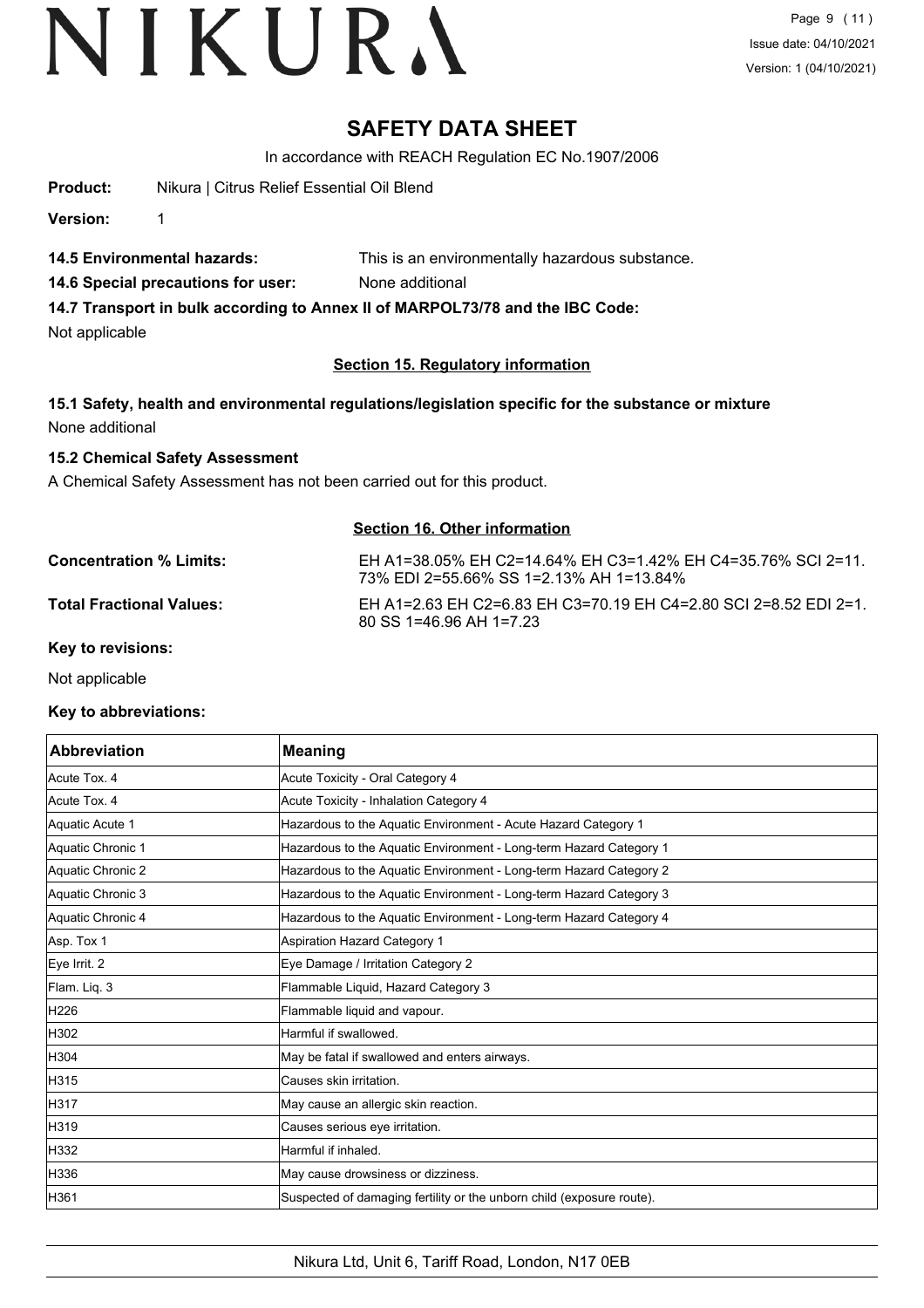# **SAFETY DATA SHEET**

In accordance with REACH Regulation EC No.1907/2006

| Product: |  |  |  | Nikura   Citrus Relief Essential Oil Blend |  |  |
|----------|--|--|--|--------------------------------------------|--|--|
|----------|--|--|--|--------------------------------------------|--|--|

#### **Version:** 1

| H400             | Very toxic to aquatic life.                                                                                                         |
|------------------|-------------------------------------------------------------------------------------------------------------------------------------|
| H410             | Very toxic to aquatic life with long lasting effects.                                                                               |
| H411             | Toxic to aquatic life with long lasting effects.                                                                                    |
| H412             | Harmful to aquatic life with long lasting effects.                                                                                  |
| H413             | May cause long lasting harmful effects to aquatic life.                                                                             |
| P202             | Do not handle until all safety precautions have been read and understood.                                                           |
| P210             | Keep away from heat, sparks, open flames and hot surfaces. - No smoking.                                                            |
| P233             | Keep container tightly closed.                                                                                                      |
| P240             | Ground/bond container and receiving equipment.                                                                                      |
| P241             | Use explosion-proof electrical, ventilating and lighting equipment.                                                                 |
| P242             | Use only non-sparking tools.                                                                                                        |
| P243             | Take precautionary measures against static discharge.                                                                               |
| P261             | Avoid breathing vapour or dust.                                                                                                     |
| P <sub>264</sub> | Wash hands and other contacted skin thoroughly after handling.                                                                      |
| P270             | Do not eat, drink or smoke when using this product.                                                                                 |
| P271             | Use only outdoors or in a well-ventilated area.                                                                                     |
| P272             | Contaminated work clothing should not be allowed out of the workplace.                                                              |
| P273             | Avoid release to the environment.                                                                                                   |
| P280             | Wear protective gloves/eye protection/face protection.                                                                              |
| P301/310         | IF SWALLOWED: Immediately call a POISON CENTER or doctor/physician.                                                                 |
| P301/312         | IF SWALLOWED: call a POISON CENTER or doctor/physician if you feel unwell.                                                          |
| P302/352         | IF ON SKIN: Wash with plenty of soap and water.                                                                                     |
| P303/361/353     | IF ON SKIN (or hair): Remove/take off immediately all contaminated clothing. Rinse skin with water/shower.                          |
| P304/340         | IF INHALED: Remove victim to fresh air and keep at rest in a position comfortable for breathing.                                    |
| P305/351/338     | IF IN EYES: Rinse cautiously with water for several minutes. Remove contact lenses, if present and easy to<br>do. Continue rinsing. |
| P308/313         | IF exposed or concerned: Get medical advice/attention.                                                                              |
| P312             | Call a POISON CENTRE or doctor/physician if you feel unwell.                                                                        |
| P330             | Rinse mouth.                                                                                                                        |
| P331             | Do not induce vomiting.                                                                                                             |
| P332/313         | If skin irritation occurs: Get medical advice/attention.                                                                            |
| P333/313         | If skin irritation or rash occurs: Get medical advice/attention.                                                                    |
| P337/313         | If eye irritation persists: Get medical advice/attention.                                                                           |
| P362             | Take off contaminated clothing and wash before reuse.                                                                               |
| P363             | Wash contaminated clothing before reuse.                                                                                            |
| P370/378         | In case of fire: Use carbon dioxide, dry chemical, foam for extinction.                                                             |
| P391             | Collect spillage.                                                                                                                   |
| P403/233/235     | Store in a well-ventilated place. Keep container tightly closed. Keep cool.                                                         |
| P403/235         | Store in a well-ventilated place. Keep cool.                                                                                        |
| P405             | Store locked up.                                                                                                                    |
| P501             | Dispose of contents/container to approved disposal site, in accordance with local regulations.                                      |
| Repr. 2          | Toxic to Reproduction Category 2                                                                                                    |